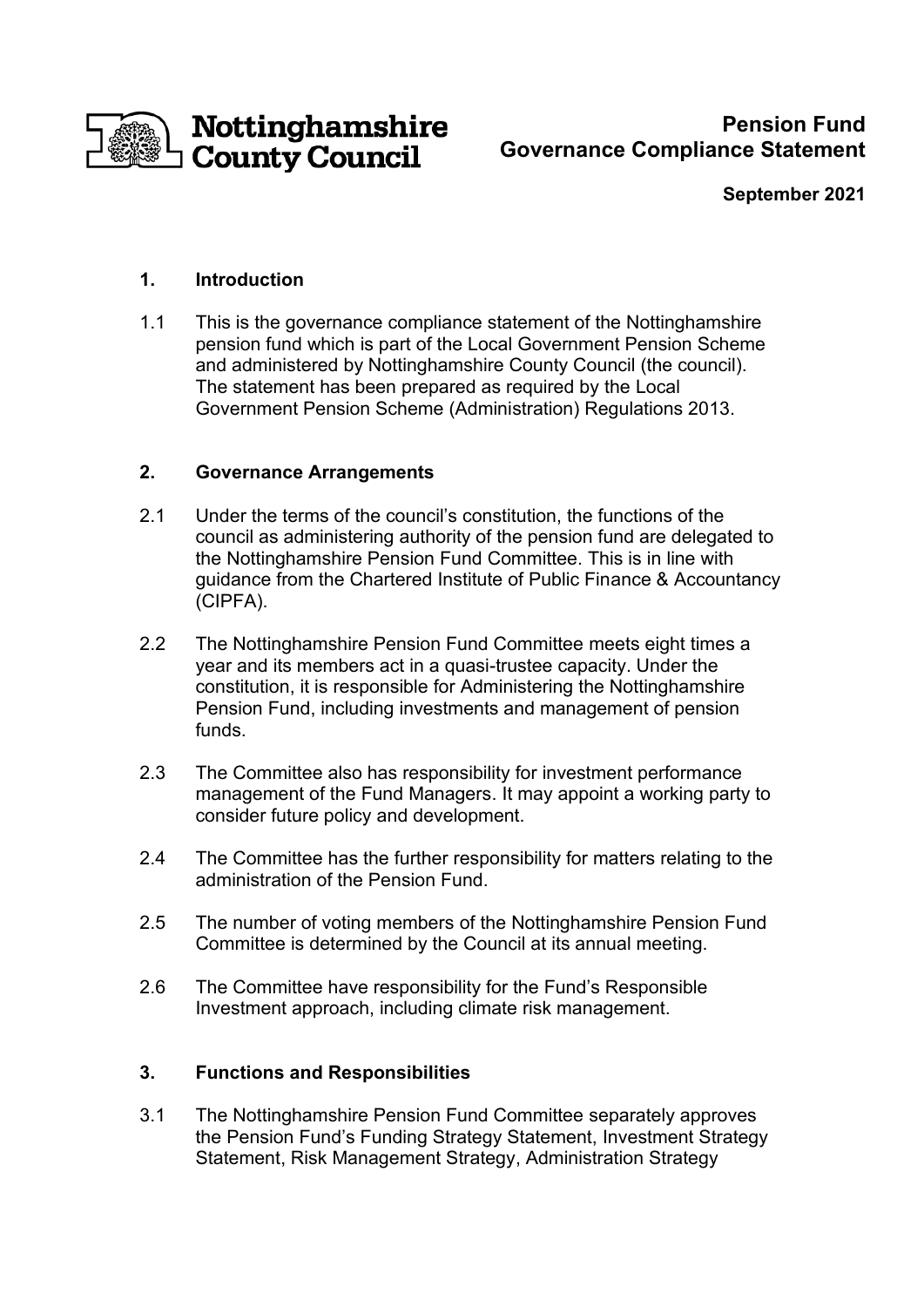Statement, Communications Strategy Statement, Approach to Responsible Investment and Climate Strategy.

- 3.2 The Funding Strategy Statement sets out the aims and purpose of the Pension Fund and the responsibilities of the administering authority as regards funding the scheme. Funding is the making of advance provision to meet the cost of accruing benefit promises and the long term objective is to achieve and then maintain assets equal to 100% of projected accrued liabilities. These responsibilities are delegated to the Nottinghamshire Pension Fund Committee.
- 3.3 The Investment Strategy Statement sets out more detailed responsibilities relating to the overall investment strategy of the funds including the proposed asset allocation, restrictions on investment types, the type of investment management used and performance monitoring. It also covers the fund's policy on Member training and expenses and states the fund's approach to socially responsible investment and corporate governance issues. These responsibilities are delegated to the Nottinghamshire Pension Fund Committee.
- 3.4 Financial Regulations specify that the Service Director (Finance, Infrastructure & Improvement) is responsible for arranging the investment of the Pension Fund. Operational matters falling under this responsibility are exercised by the Senior Accountant (Pensions & Treasury Management).
- 3.5 The 'Approach to Responsible Investment' sets out the Fund's responsible investment beliefs and its policy on engagement and the exercise of voting rights. Responsibility for the 'Approach to Responsible Investment' is delegated to the Nottinghamshire Pension Fund Committee.
- 3.6 The Climate Strategy describes the way climate-related risks are managed by the Fund and covers four main elements:
	- Governance of climate risk
	- Climate-related beliefs
	- Objectives
	- Strategic actions
- 3.7 Responsibility for the Climate Strategy is delegated to the Nottinghamshire Pension Fund Committee, who review the document on an annual basis
- 3.8 The Risk Management Strategy aims to reduce or eliminate risks which may jeopardise the achievement of the Fund's key objectives. It includes a risk register that identifies and prioritises the main risks to the operation of the fund. Responsibility for the Risk Management Strategy is delegated to the Nottinghamshire Pension Fund Committee.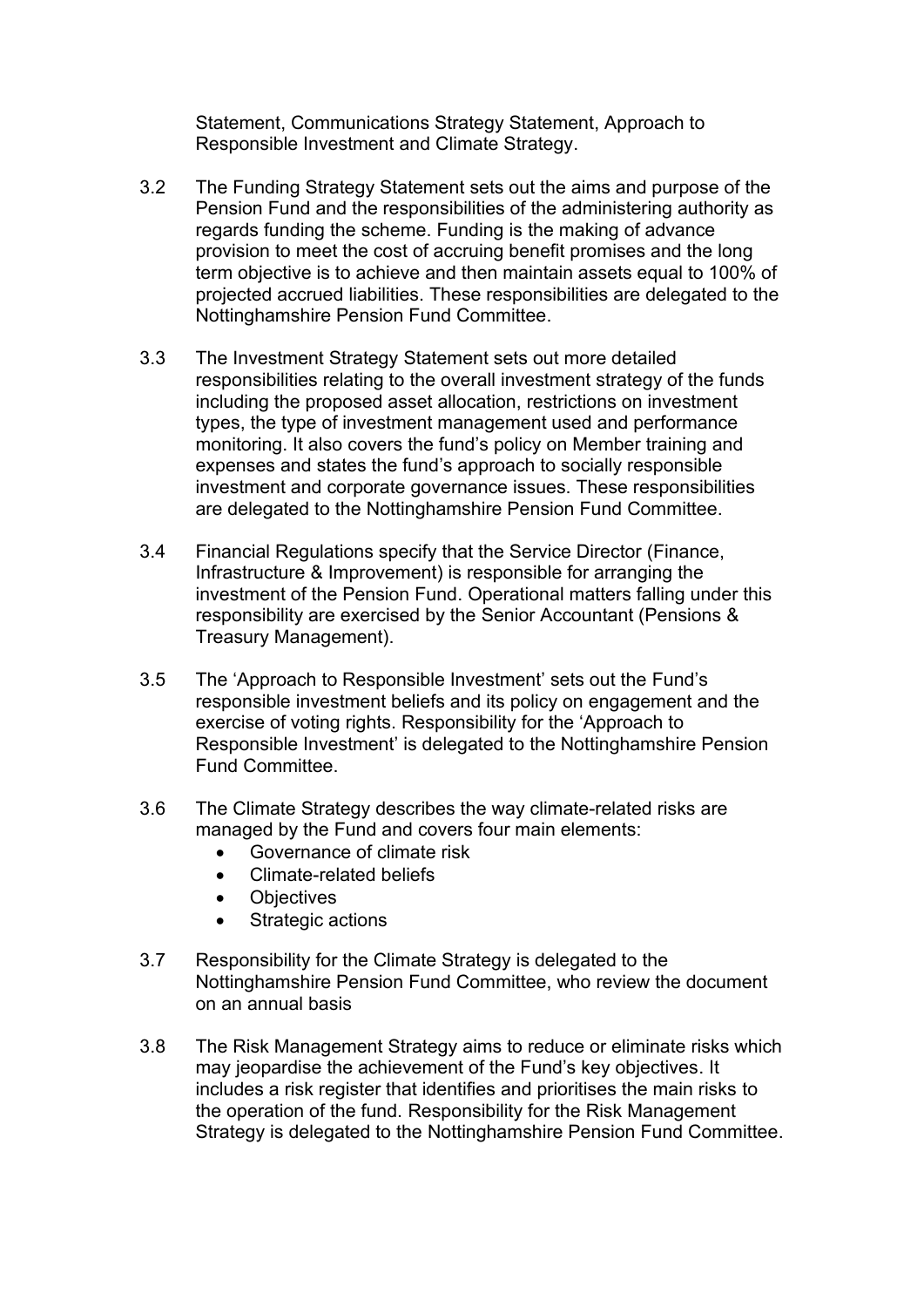- 3.9 The Communications Strategy Statement details the overall strategy for involving stakeholders in the pension funds. The stakeholders identified are:
	- trustees
	- current and prospective scheme members
	- scheme employers
	- administration staff
	- other bodies.

Responsibility for the communications strategy is delegated to the Nottinghamshire Pension Fund Committee.

#### **4. Representation**

- 4.1 The Nottinghamshire Pension Fund Committee has 9 voting members all of whom are current county councillors. The political make-up of the committee is in line with the current council and the chair is normally appointed by Council. These members have full voting rights.
- 4.2 In addition the Committee also has 10 members consisting of the following representatives:
	- Nottingham City Council (3)
	- Nottinghamshire Local Authorities' Association (2)
	- Scheduled and admitted bodies (1)
	- Trade unions (2)
	- Pensioner representatives (2)
- 4.3 Meetings of the Committee are also attended by officers of the County Council and an independent adviser. This ensures the Committee has access to "proper advice" as required by the Local Government Pension Scheme (Management and Investment of Funds) Regulations 2009. Proper advice is defined as the advice of a person who is reasonably believed to be qualified by their ability in and practical experience of financial matters. This includes any such person who is an officer of the administering authority.

#### **5. Stakeholder Engagement**

- 5.1 An annual meeting of the Pension Fund is held in the autumn to which all employer representatives and scheme members are welcome. The purpose of the meeting is to report on investment performance and current issues of concern to the Pension Fund.
- 5.2 A number of other initiatives to involve stakeholders are currently in place including:
	- Annual year end employer's meetings
	- meetings between employers and actuaries as and when required
	- Nottinghamshire Finance Officers meetings
	- the annual report for the pension fund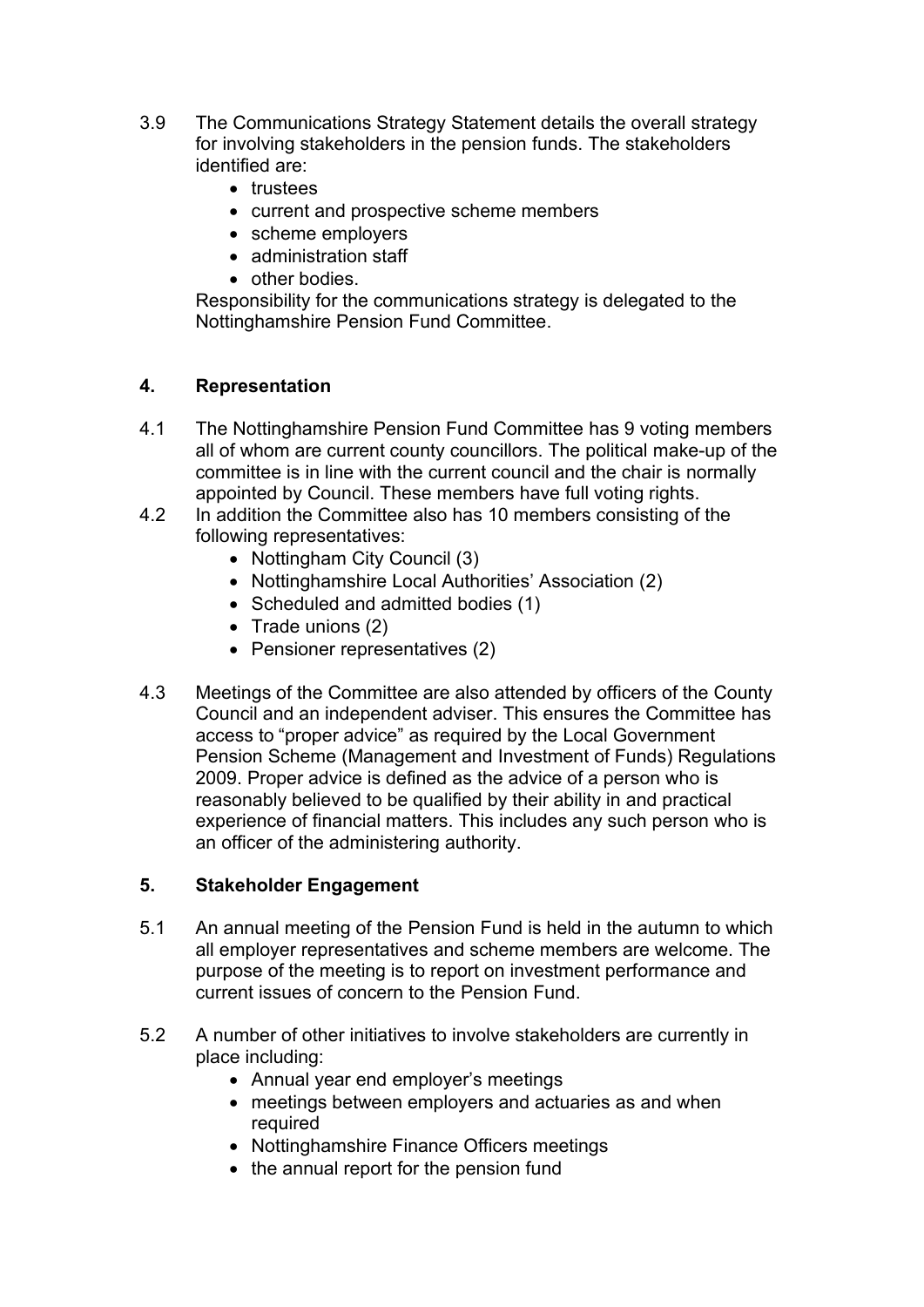• dedicated pension fund website.

## **6. Review and Compliance with Best Practice**

- 6.1 This statement will be kept under review and will be revised and published following any material change in the governance arrangements of the Pension Fund.
- 6.2 The regulations required a statement as to the extent to which the governance arrangements comply with guidance issued by the Secretary of State. The guidance contains best practice principles and so are shown below with the assessment of compliance.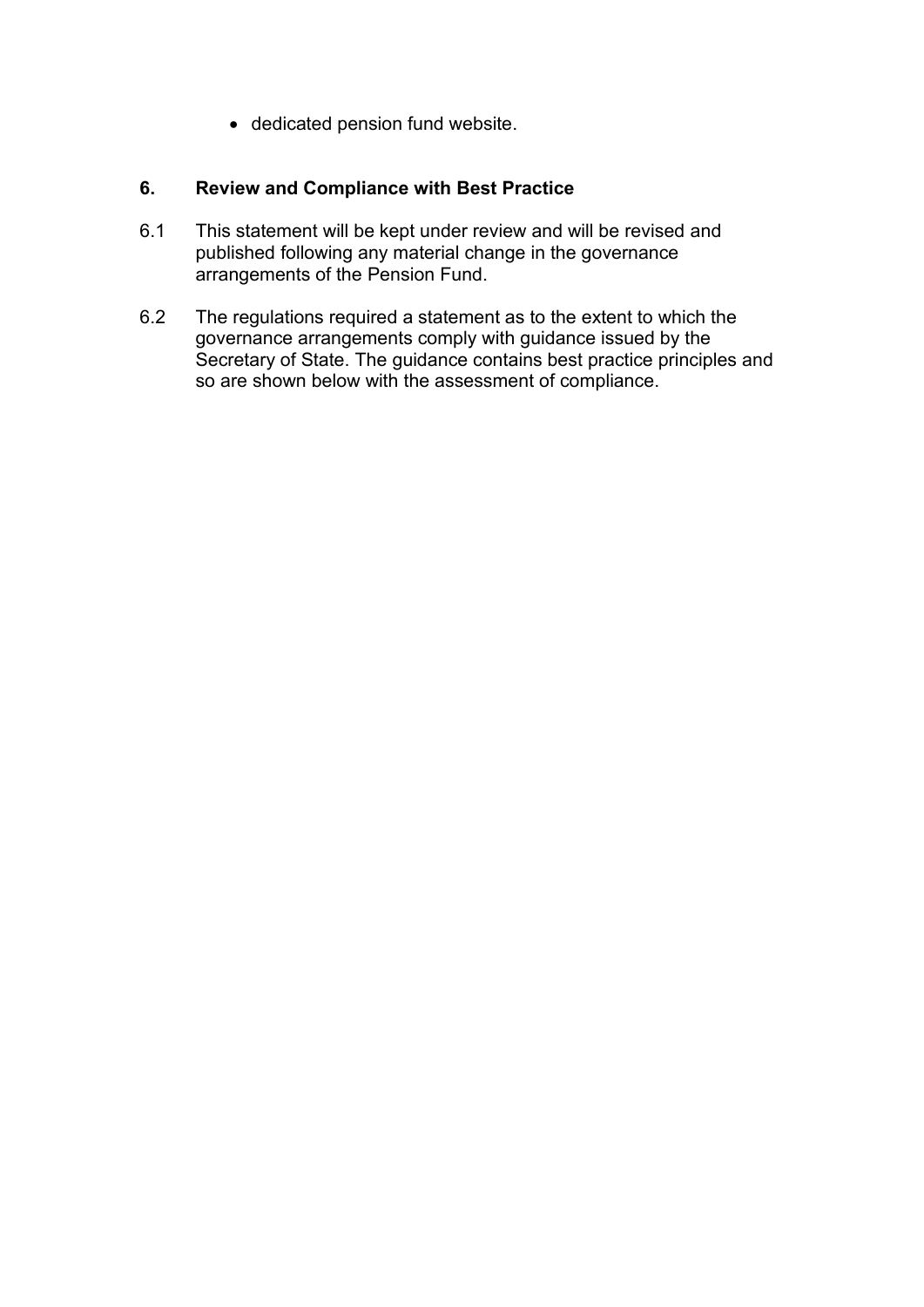| Ref.             | <b>Principles</b>                                                                                                                                                                                                                                                                                                                                                                                          | <b>Compliance and Comments</b>                                                                                                                                |
|------------------|------------------------------------------------------------------------------------------------------------------------------------------------------------------------------------------------------------------------------------------------------------------------------------------------------------------------------------------------------------------------------------------------------------|---------------------------------------------------------------------------------------------------------------------------------------------------------------|
| $\blacktriangle$ | <b>Structure</b>                                                                                                                                                                                                                                                                                                                                                                                           |                                                                                                                                                               |
| a.               | The management of the administration of benefits and strategic management of<br>fund assets clearly rests with the main committee established by the appointing<br>council.                                                                                                                                                                                                                                | <b>Fully compliant</b>                                                                                                                                        |
| b.               | That representatives of participating LGPS employers, admitted bodies and<br>scheme members (including pensioner and deferred members) are members of<br>either the main or secondary committee established to underpin the work of the<br>main committee.                                                                                                                                                 | <b>Fully compliant</b>                                                                                                                                        |
| C.               | That where a secondary committee or panel has been established, the structure<br>ensures effective communication across both levels.                                                                                                                                                                                                                                                                       | Not applicable                                                                                                                                                |
| d.               | That where a secondary committee or panel has been established, at least one<br>seat on the main committee is allocated for a member from the secondary<br>committee or panel.                                                                                                                                                                                                                             | Not applicable                                                                                                                                                |
| B                | <b>Representation</b>                                                                                                                                                                                                                                                                                                                                                                                      |                                                                                                                                                               |
| a.               | That all key stakeholders are afforded the opportunity to be represented. within the<br>main or secondary committee structure. These include :-<br>i) employing authorities (including non-scheme employers, eg, admitted<br>bodies);<br>ii) scheme members (including deferred and pensioner scheme members),<br>iii) independent professional observers, and<br>iv) expert advisors (on an ad-hoc basis) | <b>Fully compliant</b>                                                                                                                                        |
| b.               | That where lay members sit on a main or secondary committee, they are treated<br>equally in terms of access to papers and meetings, training and are given full<br>opportunity to contribute to the decision making process, with or without voting<br>rights.                                                                                                                                             | <b>Fully compliant</b>                                                                                                                                        |
| $\mathbf C$      | Selection and role of lay members                                                                                                                                                                                                                                                                                                                                                                          |                                                                                                                                                               |
| a.               | That committee or panel members are made fully aware of the status, role and<br>function they are required to perform on either a main or secondary committee.                                                                                                                                                                                                                                             | <b>Fully compliant</b><br>All members of the Nottinghamshire Pension Fund<br>Committee are aware of their responsibilities for the oversight<br>of the funds. |
| D                | Voting                                                                                                                                                                                                                                                                                                                                                                                                     |                                                                                                                                                               |
| a.               | The policy of individual administering authorities on voting rights is clear and<br>transparent, including the justification for not extending voting rights to each body<br>or group represented on main LGPS committees.                                                                                                                                                                                 | Fully compliant - a full review of voting has been<br>undertaken and will be presented to Committee                                                           |